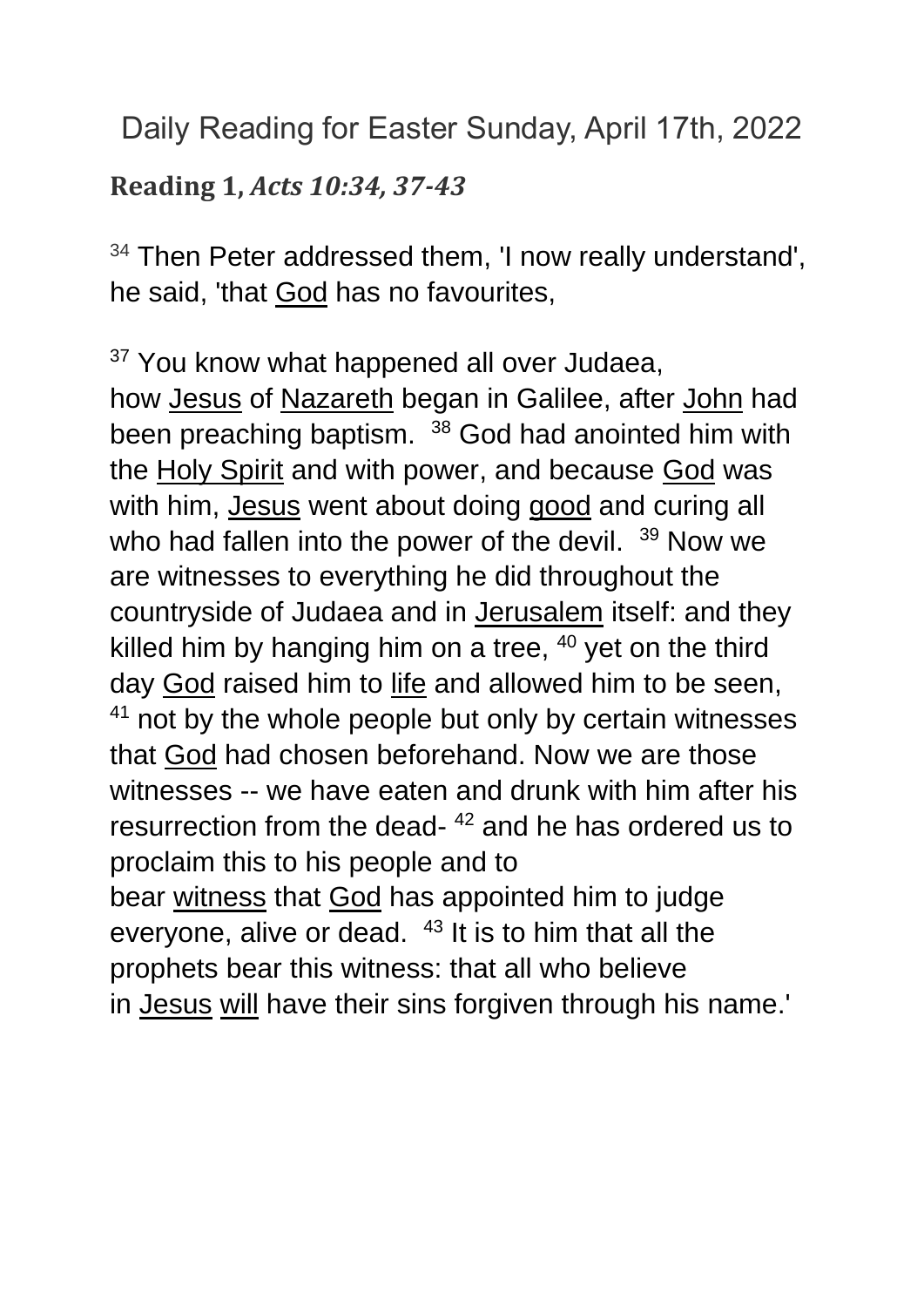## **Responsorial Psalm,** *Psalms 118:1-2, 16-17, 22-23*

<sup>1</sup> Alleluia! Give thanks to [Yahweh](https://www.catholic.org/encyclopedia/view.php?id=6291) for he is good, for his faithful love endures for ever. <sup>2</sup> Let the House of Israel say, 'His faithful love endures for ever.'

<sup>16</sup> Yahweh's [right](https://www.catholic.org/encyclopedia/view.php?id=10046) hand is victorious, Yahweh's right hand is triumphant!' <sup>17</sup> I shall not die, I shall live to recount the great deeds of Yahweh.

 $22$  The stone which the builders rejected has become the cornerstone; <sup>23</sup> This is Yahweh's doing, and we marvel at it.

## **Reading 2,** *Colossians 3:1-4*

 $1$  Since you have been raised up to be with Christ, you must look for the things that are above, where [Christ](https://www.catholic.org/clife/jesus) is, sitting at God's [right](https://www.catholic.org/encyclopedia/view.php?id=10046) hand. <sup>2</sup> Let your thoughts be on things above, not on the things that are on the earth,  $3$  because you have died, and now the [life](https://www.catholic.org/encyclopedia/view.php?id=7101) you have is hidden with [Christ](https://www.catholic.org/clife/jesus) in God. <sup>4</sup> But when Christ is revealed -- and he is your life-you, too, [will](https://www.catholic.org/encyclopedia/view.php?id=12332) be revealed with him in glory.